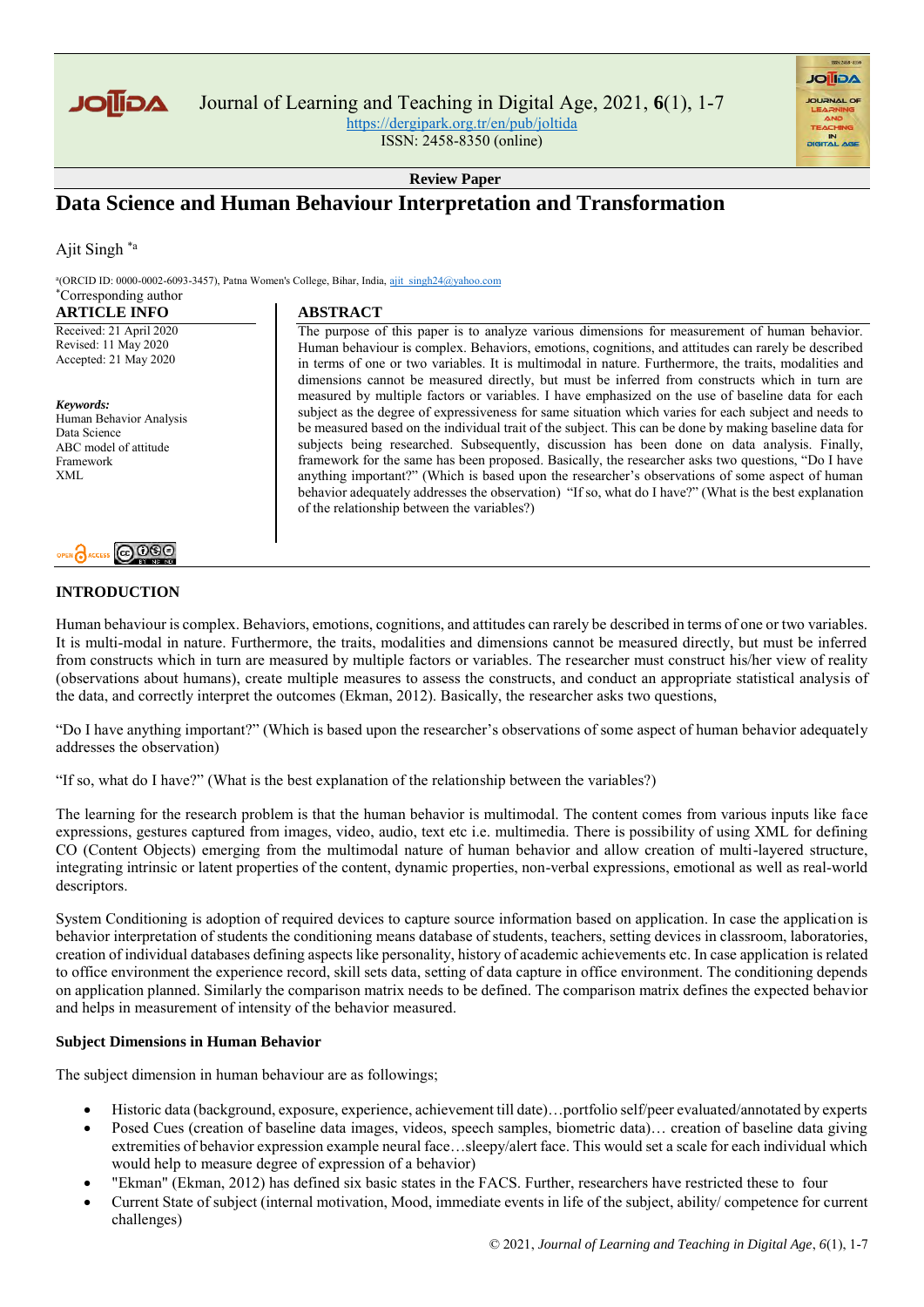- Capturing the habits is important to associate it with the subject
- Personality, Voice, Written data for baseline
- Psychologists also mention self-esteem, confidence

I have emphasized on the use of baseline data for each subject as the degree of expressiveness for same situation varies for each subject and needs to be measured based on the individual trait of the subject. This can be done by making baseline data for subjects being researched.

## **Situational Dimensions in Human Behavior**

The situational dimension in human behaviour are as followings;

- The event / situation description: This is important to know whether situation where the behavior measurement is being done is formal (classroom, workplace etc.) or informal (home, friend circle, party), emergency (hospital, disaster) etc.
- Place, Time, Environment
- Challenges posed by a situation (game final stages, exam, expectations from organization, interview)
- ABC Model of attitudes (Fogg, 2010) has involved the dimensions in a situation based on (dominance submissiveness, arousal-non-arousal, pleasure- displeasure proposed by Mehrabian and Russell developed in 1974 to ABC Model of Attitudes)
- Measurements have been done on valence, potency, arousal states
- Fogg (2010) explains behavior as  $B =$  Ability  $*$  Motivation  $*$  trigger

Depending on the situation, the subjects will exhibit different behavior; hence the situation helps in setting the threshold for the expected behavior. It would help in comparing desired threshold with exhibited thresholds of the subjects and may be helpful in setting behavior transformation strategies.

### **Other Human Dimensions**

Since human behavior is reflection of social interactions the characteristics of the other players who influence the behavior is also important;

- Dominance-Submissiveness in subject- peer interactions
- Motivation in situation
- Personality, Familiarity, Image of external players

Human behavior is indeed influenced by the surrounding subjects and the surrounding subjects determine the exhibited behavior of the subject in given situation.

### **Objective Dimensions**

Spontaneous Cues (data captured in a situation like classroom, work place, skill demonstration) would be recognized, improvised and feature extraction would be done and classification for identification of behavior from

- Capturing of Macro expressions ( to capture situational behavior personality, voice of the subject in current situation)
- Capturing of micro expressions (initiation of expression, reaching peak and fading of the expression)

Thus, the Data on Human Behavior would essentially include:

- Subject Dimensions
- Situational Dimensions
- Other humans Dimensions
- Objective Dimensions

### **Understanding the Data Science**

What is the data science?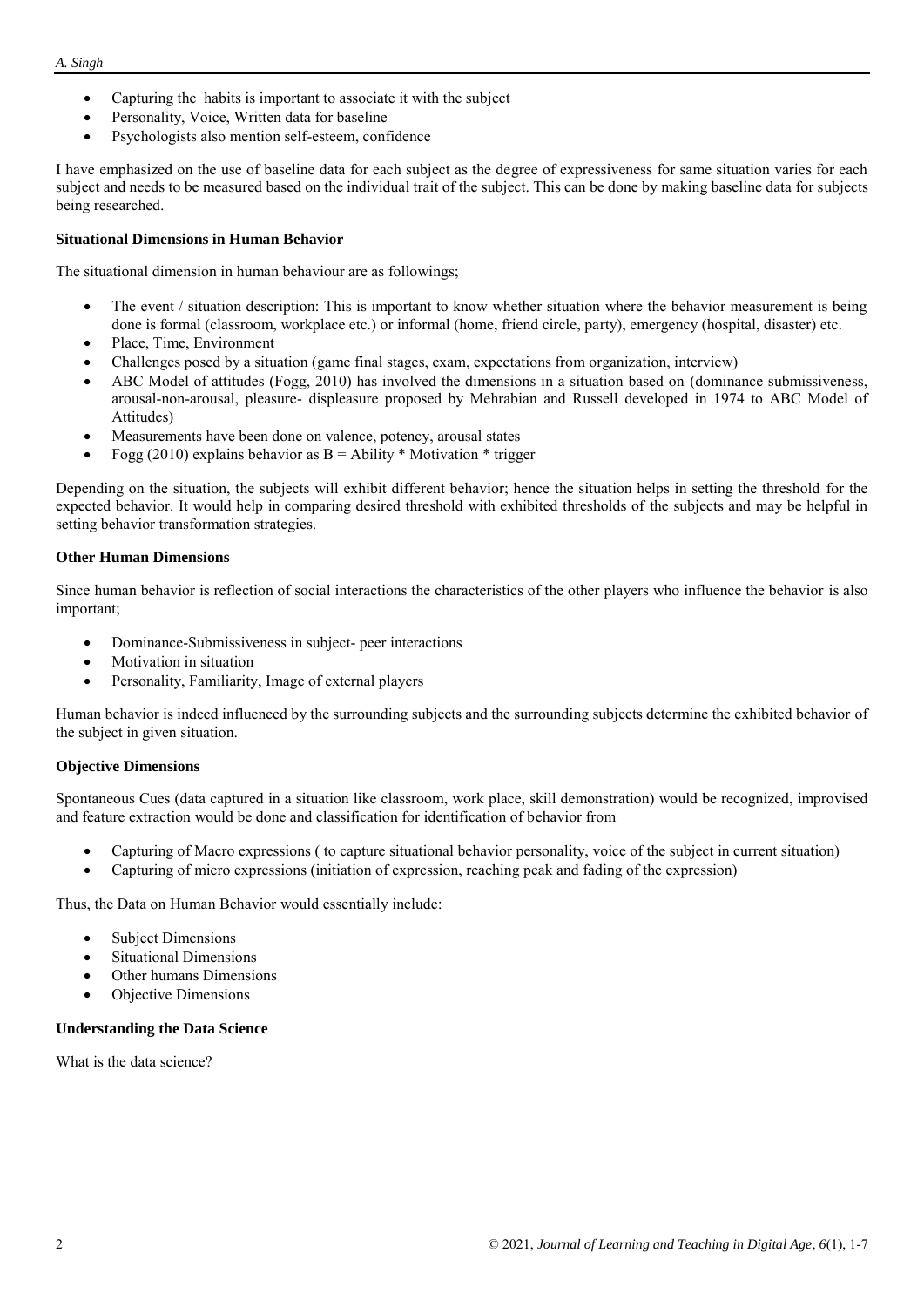

**Figure 1.** Interdisciplinary nature of Data Sciences. Adapted from Managing Therapy-Interfering Behavior: Strategies From Dialectical Behavior Therapy (p. 172), by A. L. Chapman and M. Z. Rosenthal, 2016, Washington, DC: American Psychological Association. Copyright 2016 by the American Psychological Association.

The Figure 1 shows the universe of data sciences that is interdisciplinary in nature and includes;

- Statistics (Statistics is the study of the collection, analysis, interpretation, presentation, and organization of data. In applying statistics to, e.g., a scientific, industrial, or societal problem, it is conventional to begin with a statistical population or a statistical model process to be studied)
- Pattern Recognition (Pattern recognition is the process of classifying input data into objects or classes based on key features. There are two classification methods in pattern recognition: supervised and unsupervised classification.)
- Artificial Intelligence (Artificial intelligence (AI) is the intelligence exhibited by machines or software. It is also the name of the academic field of study which studies how to create computers and computer software that are capable of intelligent behavior)
- Neuro-computing (a computer or a software program that uses a neural network simulating the human brain and can be trained to perform specific tasks, as pattern recognition)
- Machine learning (Machine learning is a subfield of computer science that evolved from the study of pattern recognition and computational learning theory in artificial intelligence. In 1959, Arthur Samuel defined machine learning as a "Field of study that gives computers the ability to learn without being explicitly programmed")
- Data mining (the practice of examining large pre-existing databases in order to generate new information.)
- Knowledge Discovery from Data (Knowledge discovery in databases (KDD) is the process of discovering useful knowledge from a collection of data. This widely used data mining technique is a process that includes data preparation and selection, data cleansing, incorporating prior knowledge on data sets and interpreting accurate solutions from the observed results.)
- Databases and Data processing (the carrying out of operations on data, especially by a computer, to retrieve, transform, or classify information.)
- Visualization (Visualization is the process of representing abstract business or scientific data as images that can aid in understanding the meaning of the data)

In the problem of human behavior interpretation, there would be need of the tapping the different data science dimensions.

Data Science is interdisciplinary in nature and needs skill sets and Figure 2 shows the skill sets required for Data Science which includes;

- Hacking skills (to acquire, clean and manipulate the massive data)
- Math and Statistical knowledge (to choose appropriate method and tools to extract insight from data)
- Substantive Expertise for generating motivating questions, hypothesis and interpreting results

The Figure 2 also shows the interesting zones. The most critical zone to be avoided is the Danger Zone where hacking skills are combined with substantive expertise without rigorous methods which can lead to incorrect analysis. Thus, it is important to address the problem of human behavior interpretation with the above three skills.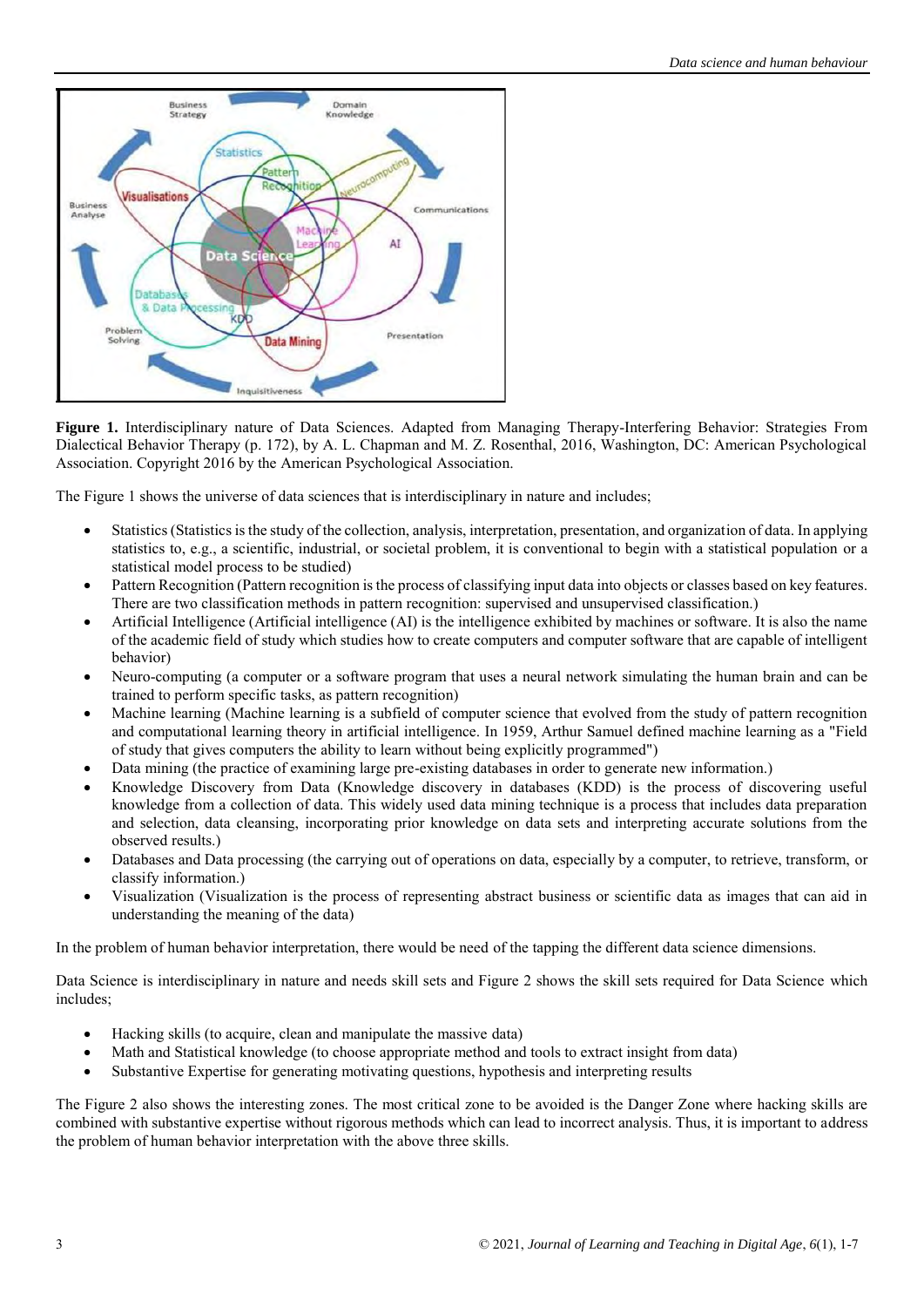

**Figure 2.** Data Science Skill sets. Adapted from Managing Therapy-Interfering Behavior: Strategies From Dialectical Behavior Therapy (p. 119), by A. L. Chapman and M. Z. Rosenthal, 2016, Washington, DC: American Psychological Association. Copyright 2016 by the American Psychological Association.

The Workflow involved in data sciences has been shown in Figure 3 which involves;

- Data acquisition and cleanup
- Storage and management
- Analysis
- Visualization
- Communication



**Figure 3.** Data Science Workflow. Adapted from Managing Therapy-Interfering Behavior: Strategies From Dialectical Behavior Therapy (p. 63), by A. L. Chapman and M. Z. Rosenthal, 2016, Washington, DC: American Psychological Association. Copyright 2016 by the American Psychological Association.

### **Proposed Framework for Data Science & Human Behavior Analytics**

The Proposed Framework for Data Science & Human Behavior Analytics are as followings;

- Automatic classification of human behavior involves
- Understanding of bodily motion,
- Understanding of gestures and signs,
- Analysis of facial expressions,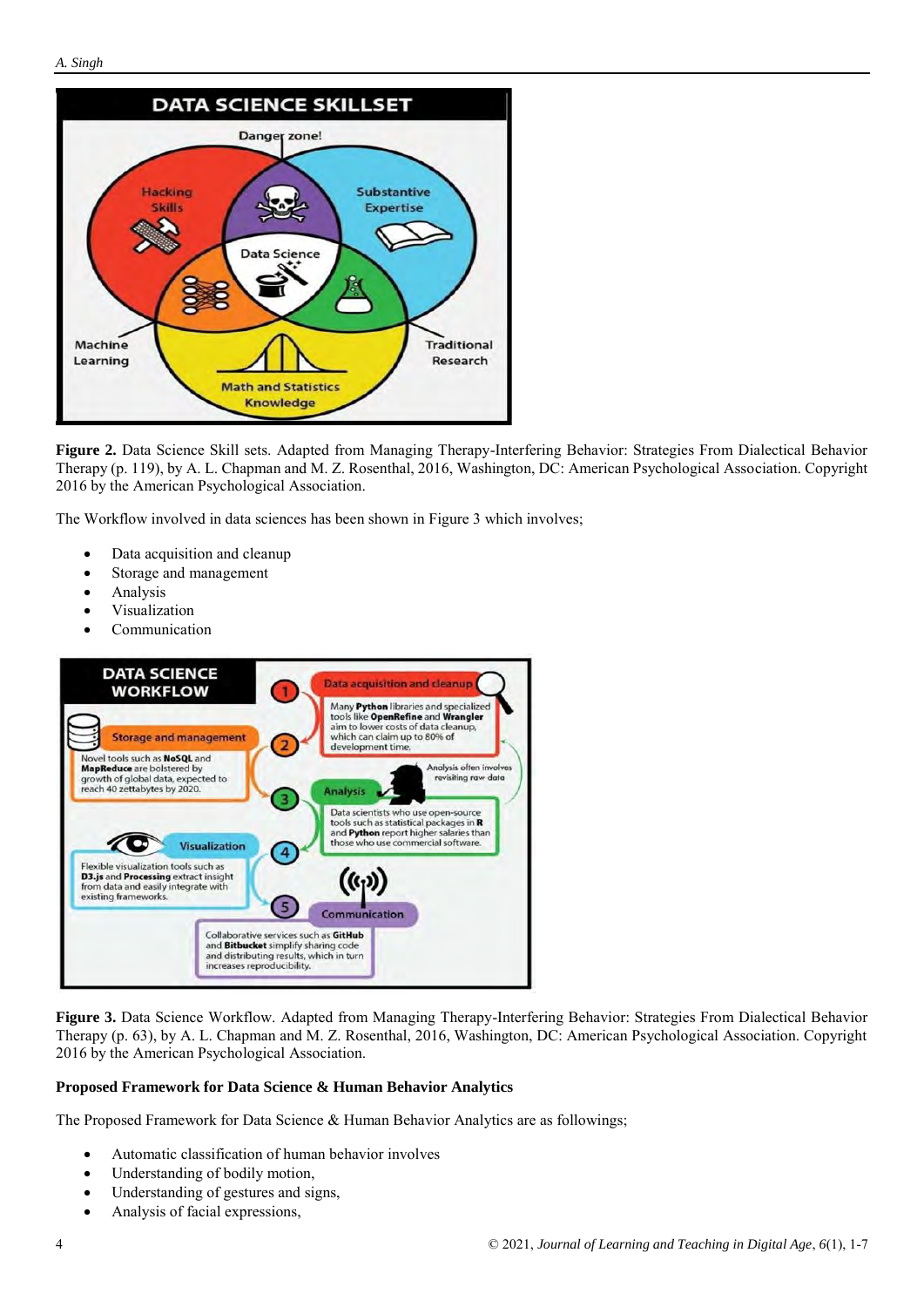- Interpretation of affective signals
- Social signal processing deals with interactions between humans integrating verbal cues with non-verbal behavioral cues

'Zahariadis' (Zeng, 2009) have stated about authoring of content objects using XML. The Content Objects (COs) are Objects that have representation of a specific instance of either a physical object or a physical entity (an entity that has physical existence, e.g. an human being) or an abstraction (a general concept formed by extracting common features e.g : learning engagement, work efficiency),an event or a concept ( human beings learning, humans at work, humans moving on street), which might have multiple views (many images, videos, audio files, text i.e multimedia ; real-world and user-related information i.e context, characteristics of the subject). Content Objects thus have a polymorphic container, which may have media, rules, behavior, relations and characteristics or any combination of the above.

The Authoring Tool have to define the content object with different types of media items, real-world information (location, context, weather, time, etc.) and user-related information (emotional, expressive characteristics, prior experience, prior learning etc.) and produce a rich media representation which is a Content Object (P. Daras et al., 2010) have described RUCoD (Rich Unified Content Description in their paper " Introducing a Unified Framework for Content Object Description" and "The formal description of a CO is its RUCoD file, which is an XML-based document specifying descriptors for all the above input types. 'Vincenzo Croce' have described the RUCoD content object descriptor initially designed to serve needs of I-Search Framework and extended for Project CUBRIK.

The learning for the research problem is that the human behavior is multimodal. The content comes from various inputs like face expressions, gestures captured from images, video, audio, text etc i.e. multimedia. There is possibility of using XML for defining CO (Content Objects) emerging from the multimodal nature of human behavior and allow creation of multi-layered structure, integrating intrinsic or latent properties of the content, dynamic properties, non-verbal expressions, emotional as well as real-world descriptors.

The proposed model is shown in Figure 4. There are three stages:

- System Conditioning
- System Operations
- System Transforming



**Figure 4.** Framework for Human Behaviour Interpretation and Transformation with Data Science. Adapted from Managing Therapy-Interfering Behavior: Strategies From Dialectical Behavior Therapy (p. 283), by A. L. Chapman and M. Z. Rosenthal, 2016, Washington, DC: American Psychological Association. Copyright 2016 by the American Psychological Association.

- System conditioning: This stage is essentially for creation of subject data, improving the captured data ( face enhancement, 3D modeling to get good input images for analysis, tabulate captured data for subjects involved)
	- o Mapping of subject data Background Experience, cultural background, financial background, friend circle, Social media cues taken from face book, twitter and other content
	- o Further earlier work profile record, academic performance analysis, personality analysis, counseling reports, health reports all contribute to describe the subjects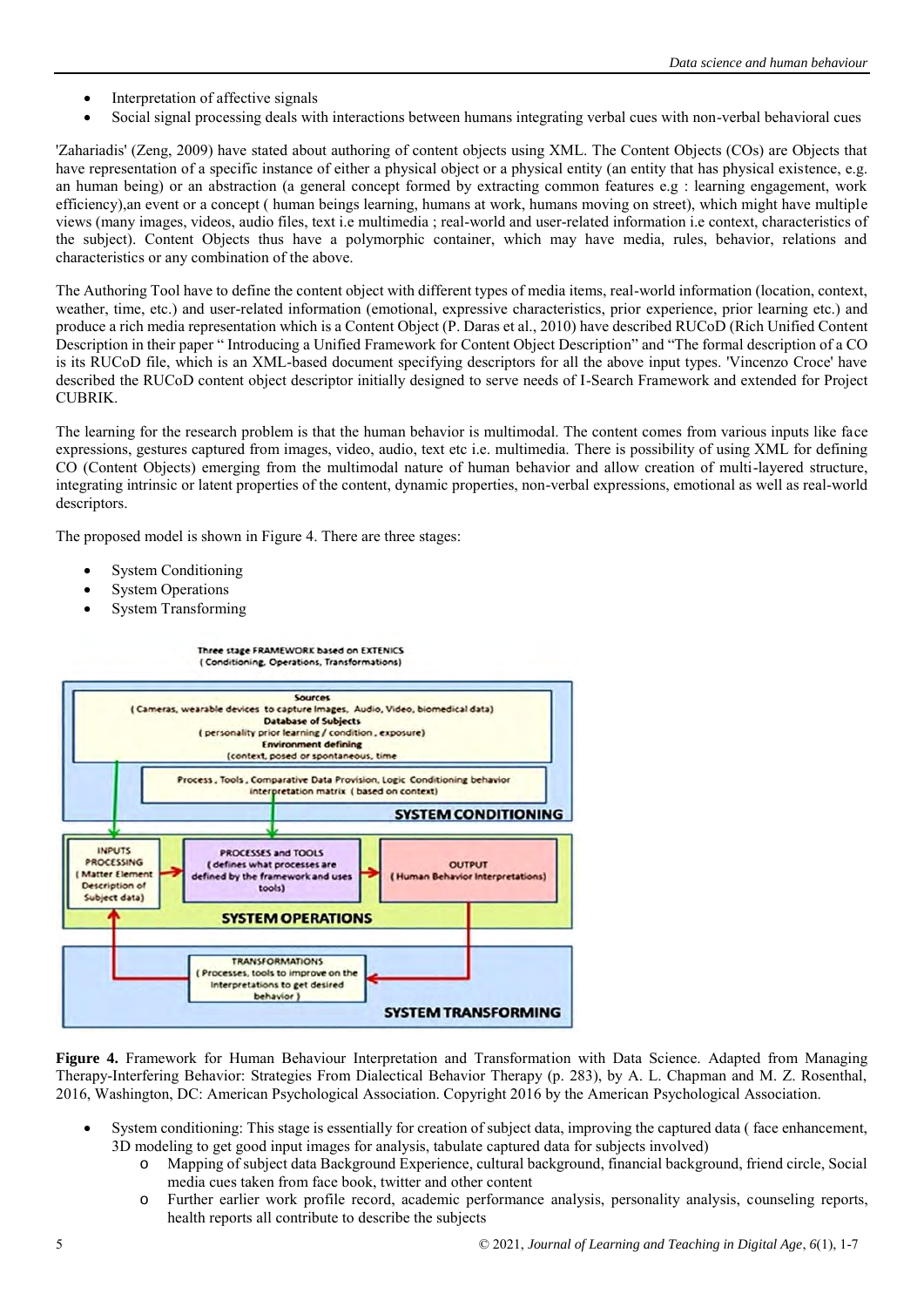o System Conditioning is adoption of required devices to capture source information based on application. In case the application is behavior interpretation of students the conditioning means database of students, teachers, setting devices in classroom, laboratories, creation of individual databases defining aspects like personality, history of academic achievements etc. In case application is related to office environment the experience record, skill sets data, setting of data capture in office environment. The conditioning depends on application planned. Similarly the comparison matrix needs to be defined. The comparison matrix defines the expected behavior and helps in measurement of intensity of the behavior measured.

The system conditioning thus gives a refined input to the next stage to eliminate system errors due to unconditioned data. The Context or Situation is the determining factor of behavior measurement. The context can be teacher student interaction in classroom, boss, peers in office, team of friends in a relaxed environment etc. The context determines the comparison matrix for behavior interpretation.

System Operations include input, processes and output:

- Inputs: The inputs for human behavior interpretation framework could be Images, Video, and Audio Data for the context and environment, prior historical data of the subject. The data capture can be for individual subjects or even for a group as interactions happen in groups and the source, channel and receiver.
- Process and Tools: The human behavior interpretation is multimodal in character and needs to be processed accordingly. Since several tools, methodologies are available. Appropriate ones can be used; new processes can be evolved using various theories. Authors are using Extenics Theory for Evolution of framework
- Output: The output is the interpretation based on inputs and the process, tools used.

The interpretations give compliance or divergence from to expected behavior. Based on the degree of divergence behavior interpretation is proposed.

## System Transformations

Extenics Theory has demonstrated that matter can be changed as desired. The subjects are given the behavior change / transformation opportunity through different interventions. These are interventions done for systems environments where a desired behavior is required and the measurements are again done to ensure desired behavior from the subjects. The process would be iterative in nature and behavior desired would be function of time, transformations and challenge opportunities for the subjects. The measurements are again done by System Operations stage and degree of variation in term of divergence is indicative of behavior change due to transformation strategy given.

The use of Extenics adds new dimension of transformation thereby making the model more holistic.

The above model involves various aspects of data sciences and also proposes possibility of behavior transformation.

## **Possible Application areas for Framework**

There are several areas for application that are as follows:

- Academic Institutions to measure effectiveness of teaching learning
- Work places to monitor performance of tasks and identify possible ways of improvement
- Work places to analyse aspects to increase productivity
- Tracking of patients in Healthcare centers
- Observing civic habits of people and transforming

### **CONCLUSION**

The identified problem of "Human Behaviour data science for analytics" has multiple dimensions starting from understanding possible dimensions of human behavior. The authors have identified the dimensions which are holistic with provision to expand. The data sciences is an important element for working upon the data created by subjects to interpret, identify behavior. Extenics Theory has demonstrated that matter can be changed as desired. The subjects are given the behavior change / transformation opportunity through different interventions. These are interventions done for systems environments where a desired behavior is required and the measurements are again done to ensure desired behavior from the subjects.

The process would be iterative in nature and behavior desired would be function of time, transformations and challenge opportunities for the subjects. The measurements are again done by System Operations stage and degree of variation in term of divergence is indicative of behavior change due to transformation strategy given.

The framework proposed is holistic encompassing the human behavior dimensions and the data sciences dimensions making it authentic.